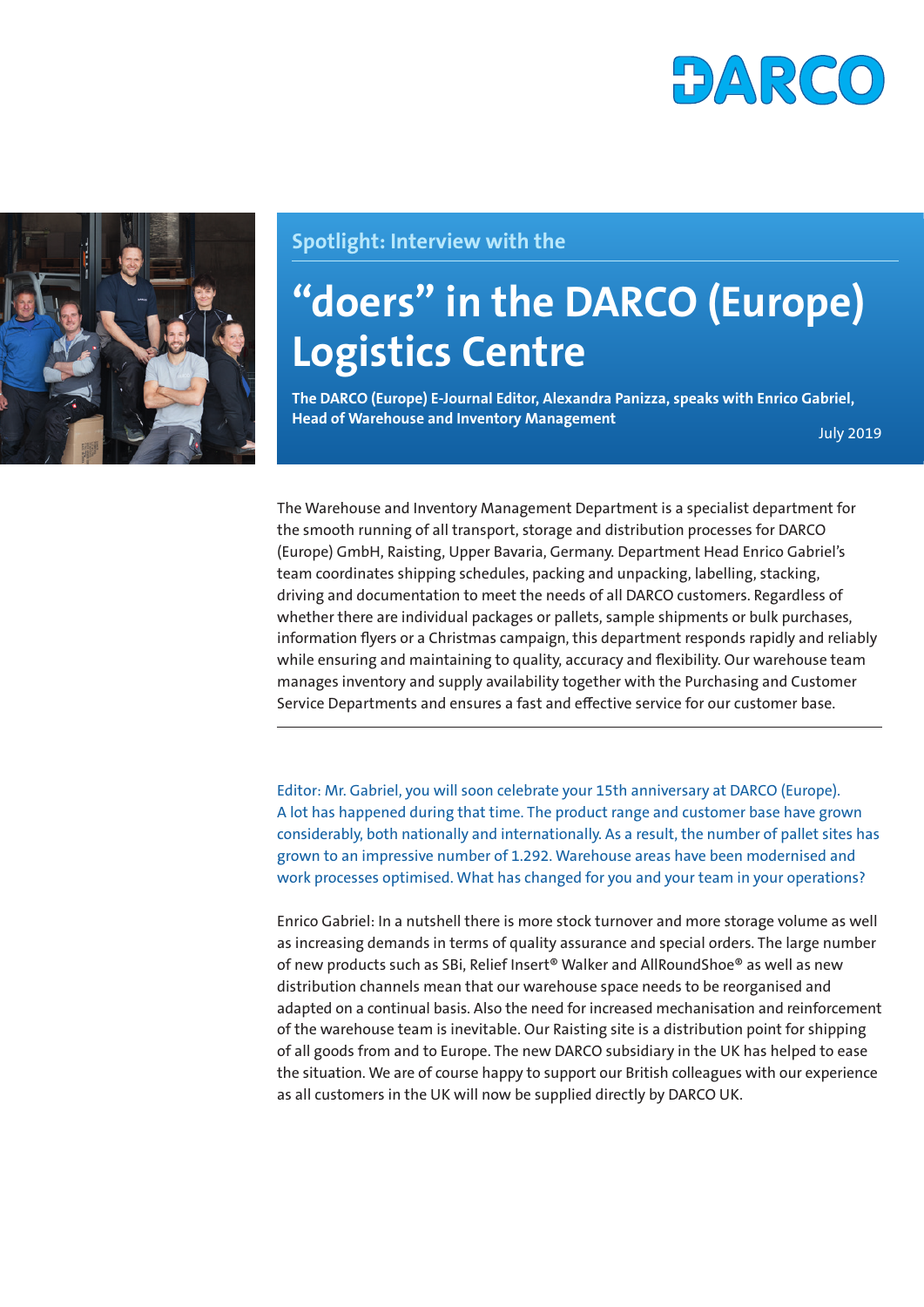

#### Seite 2/3 Interview with Enrico Gabriel (EG)

#### Editor: How has assembly of the deliveries changed? Are there new systems for this, shorter processes?

EG: In Raisting, we rely on flexible storage location management. This allows us to respond faster and more reliably, nationally and internationally. In recent years, we have been able to send out 85 % of the orders within one day. Thanks to modern technical tools and strategic distribution of goods on the hg DARCO Group Campus, we will soon be able to increase this quota up to 95%. Of course this has an impact as customer satisfaction has the highest priority at DARCO. And loyal customers not only come back, they also recommend us.

#### Editor: Separate warehouses, a temporary warehouse at your German production site in Hainichen near Leipzig, that sounds "more complicated", how do you get to grips with that?

EG: Organisation is crucial. We coordinate all deliveries and dispatches together with the Purchasing Department. As an ISO-certified company, every SOP is reviewed and quality control is our top priority. With such a large stock and multiple packages each day, every step must be correct. We know that DARCO distinguishes itself from the competition through quality. We deliver a premium service for this in the warehouse.

### Editor:DARCO (Europe) is a member of the hg DARCO Group. What advantages does that give you?

EG: As a member of the hg DARCO Group, we now have a new logistical advantage. Our joint company premises are growing. Capacities can be outsourced at short notice. From a practical point of view, in a company like the hg DARCO Group, the DARCO forklift truck speeds across the yard to the high-bay storage area in the outdoor warehouse to quickly assemble deliveries. This not only results in satisfied customers, but also a friendly company atmosphere of which we are proud.

#### Editor: We are part way through 2019, but you are already looking at the future storage volume, so which factors are most important?

EG: Creating optimum storage conditions for our products is crucial. Factors such as quality and shelf life must be checked continuously. Another important factor is the planning, labelling and traceability of our products. Now our production facility in Hainichen near Leipzig also increases production considerably with "made in Germany" products. There will also be more interfaces here. We also shouldn't forget the steadily growing number of events in which DARCO participates nationally and internationally. Again, we expect more preparation and logistical support for these.